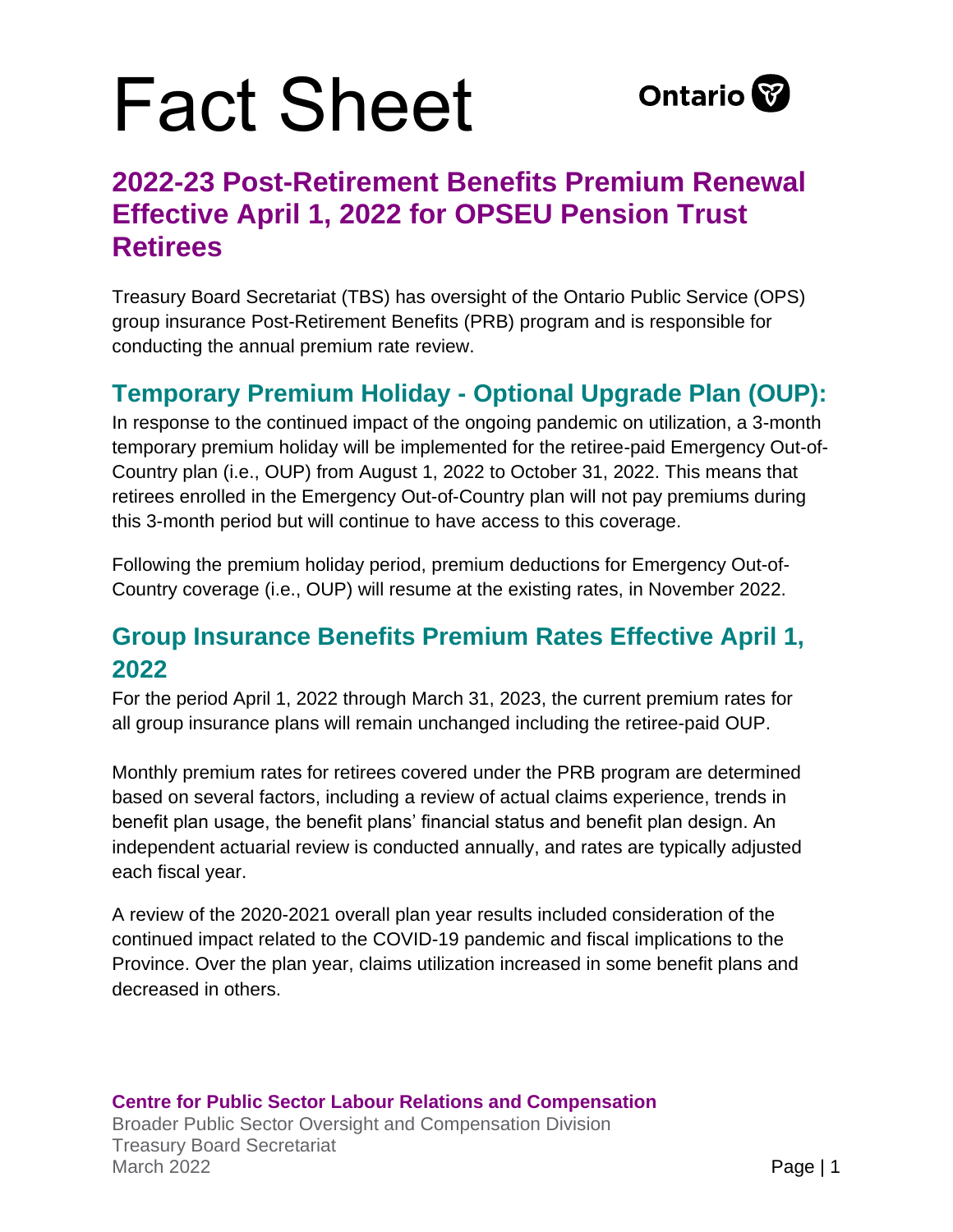# Fact Sheet



#### **Premium Cost-Sharing Arrangements**

If you are an OPSEU Pension Trust (OPTrust) retiree or survivors and currently enrolled in the PRB Legacy plan (157838), premiums are 100 percent Government-paid. Additionally, you are either enrolled or eligible to enrol in the 100 percent retiree-paid Optional Upgrade Plan (OUP). The OUP plan comprises emergency out-of-country coverage, global medical assistance and catastrophic drug coverage.

Please find information below relating to the premium rates that apply to you for PRB group insurance benefits including the Emergency Out-of-Country plans (i.e., OUP).

### **2022-2023 Group Insurance Premium Rates**

**OUP Plan A: Legacy Plan Members** – Rates for 2022-2023 including 8% Retail Sales Tax (RST) will continue to apply as follows:

| <b>OUP Coverage</b> | You Pay (monthly)                |
|---------------------|----------------------------------|
|                     | (in effect until March 31, 2023) |
| Single              | \$26.78                          |
| Family              | \$43.86                          |

The OUP continues to provide flexibility and choice at costs well below similar plans offered in the market. The Government will continue to ensure measures are in place to preserve cost-effectiveness of these plans into the future.

**Note:** You may elect to enrol in the OUP coverage at any time following retirement. If you wish to terminate OUP coverage, you must provide OPTrust with one month's advanced notice in writing. You may do so by messaging OPTrust via your Online Services account or by sending a signed letter via fax, email, or via Canada Post. A decision to terminate OUP coverage is irrevocable. You will not be able to re-enrol in the OUP at any future time.